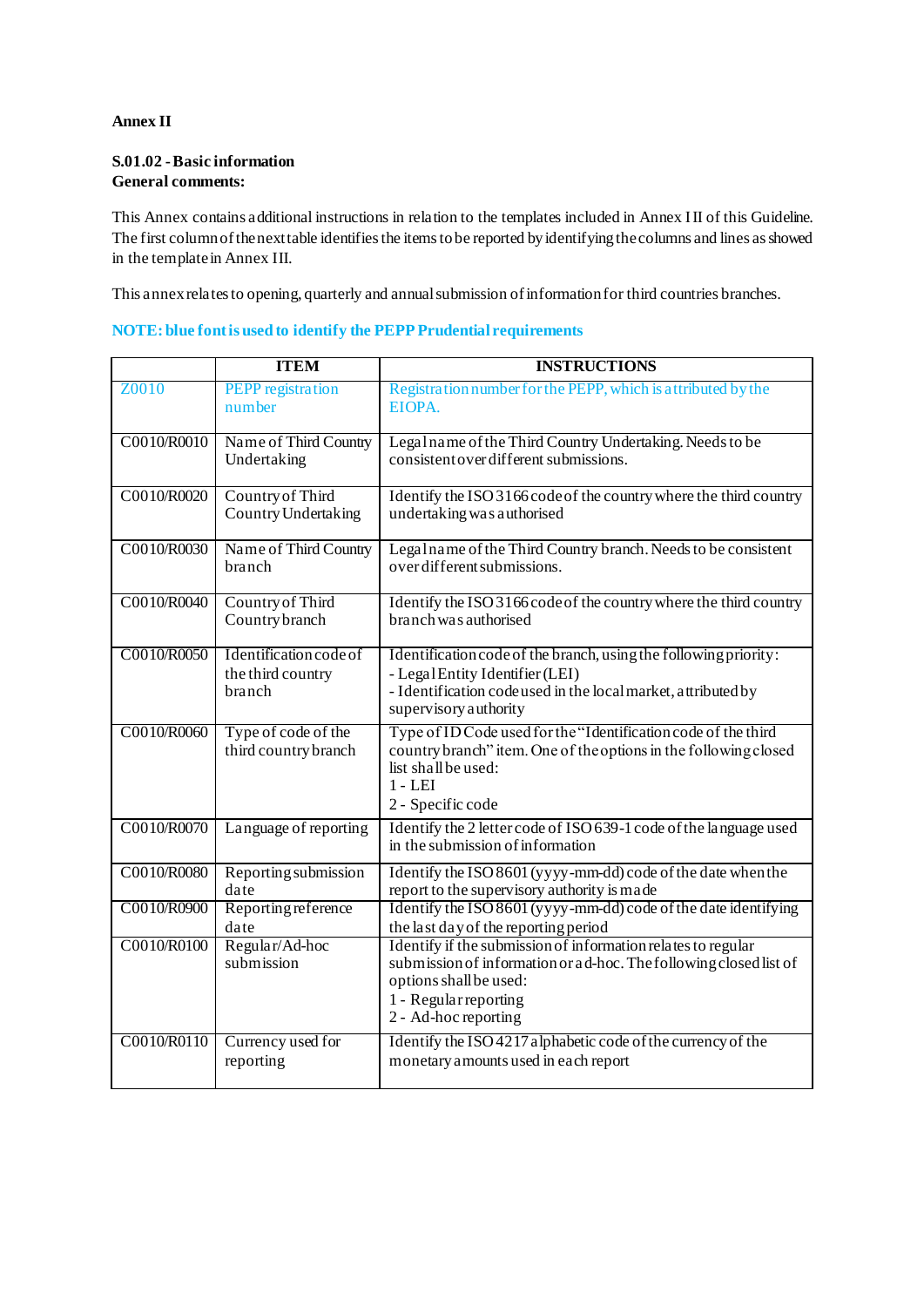| C0010/R0120 | Accounting standards                                      | Identification of the accounting standards used for reporting items<br>in S.02.01, financial statements valuation. The following closed<br>list of options shall be used:<br>1 - The undertaking is using IFRS<br>2 - The undertaking is using local GAAP (other than IFRS)                               |
|-------------|-----------------------------------------------------------|-----------------------------------------------------------------------------------------------------------------------------------------------------------------------------------------------------------------------------------------------------------------------------------------------------------|
| C0010/R0130 | Method of Calculation<br>of the SCR                       | Identify the method used to calculate the SCR. The following<br>closed list of options shall be used:<br>1 - Standard formula<br>2 - Partial internal model<br>3 - Full internal model                                                                                                                    |
| C0010/R0140 | Use of undertaking<br>specific parameters                 | Identify if the branch is reporting figures using undertaking<br>specific parameters. The following closed list of options shall be<br>used:<br>1 - Use of undertaking specific parameters<br>2 - Don't use undertaking specific parameters                                                               |
| C0010/R0150 | <b>Ring-Fenced Funds</b>                                  | Identify if the branch is reporting activity by Ring Fenced Funds<br>(RFF). The following closed list of options shall be used:<br>1 - Reporting activity by RFF<br>2 - Not reporting activity by RFF                                                                                                     |
| C0010/R0170 | Matching adjustment                                       | Identify if the branch is reporting figures using the matching<br>adjustment. The following closed list of options shall be used:<br>1- Use of matching adjustment<br>2 - No use of matching adjustment                                                                                                   |
| C0010/R0180 | Volatility adjustment                                     | Identify if the branch is reporting figures using the volatility<br>adjustment. The following closed list of options shall be used:<br>1- Use of volatility adjustment<br>2 - No use of volatility adjustment                                                                                             |
| C0010/R0190 | Transitional measure<br>on the risk-free interest<br>rate | Identify if the branch is reporting figures using the transitional<br>measure on the risk-free interestrate. The following closed list of<br>options shall be used:<br>1 - Use of transitional measure on the risk-free interestrate<br>2 - No use of transitional measure on the risk-free interest rate |
| C0010/R0200 | Transitional measure<br>on technical provisions           | Identify if the branch is reporting figures using the transitional<br>measure on technical provisions. The following closed list of<br>options shall be used:<br>1 - Use of transitional measure on technical provisions<br>2 - No use of transitional measure on technical provisions                    |
| C0010/R0210 | Initial submission or<br>re-submission                    | Identify if it is an initial submission of information or a re-<br>submission of information in relation to a reporting reference date<br>a lready reported. The following closed list of options shall be<br>used:<br>1-Initial submission<br>$2 - Re-submission$                                        |
| C0010/R0220 | Type of branch                                            | Identify the type of the reporting branch. The following closed list<br>of options shall be used to identify the activity of the branch:<br>1 - Branches pursuing both life and non-life insurance activity<br>2 - Life branch<br>3 - Non-Life branch                                                     |
| C0010/R0230 | Article 167                                               | Identify if article 167 is applicable. The following closed list of<br>options shall be used:<br>1 – Article 167 is applied<br>$2 -$ Article 167 is not applied                                                                                                                                           |